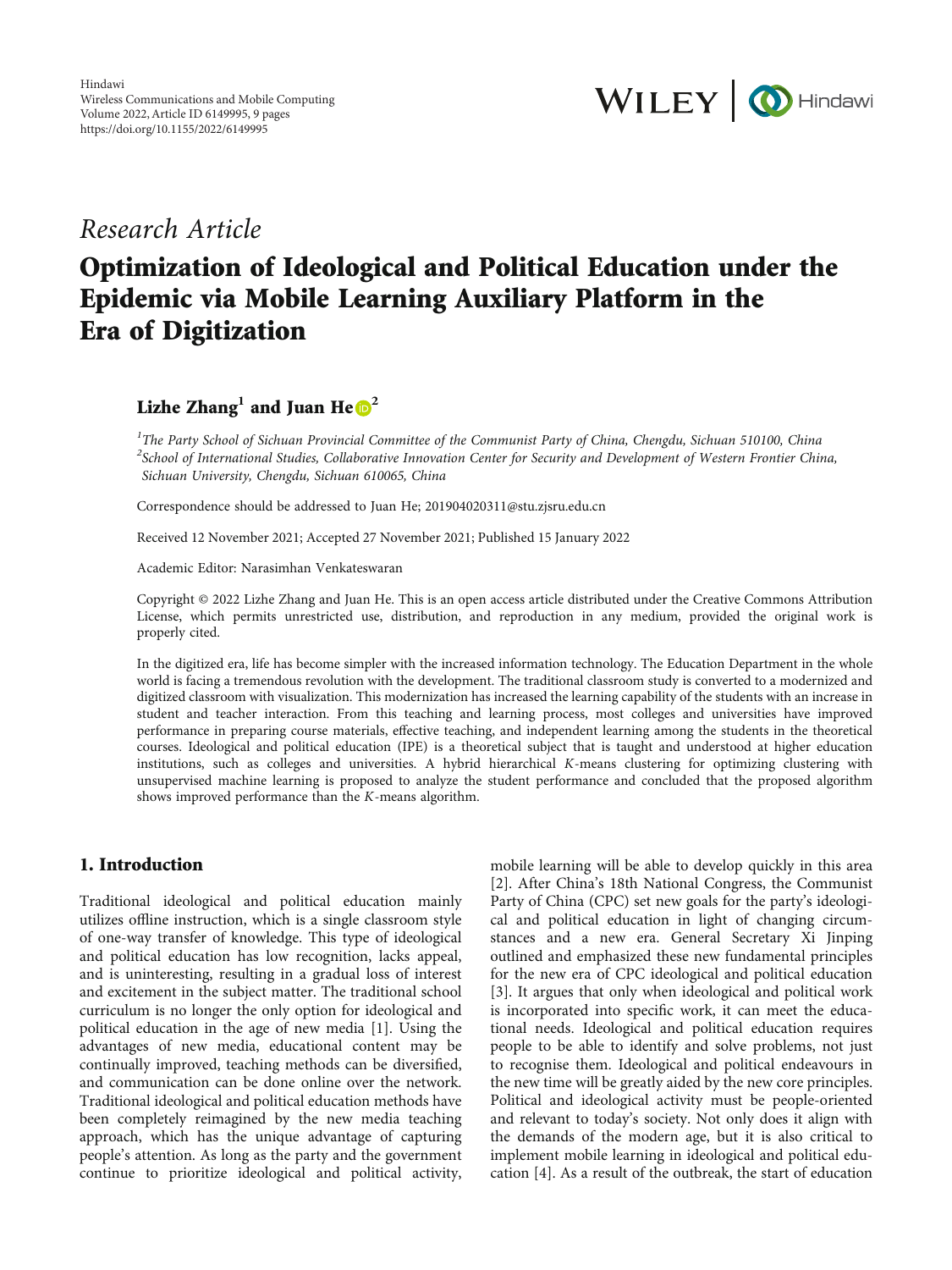for college students is delayed, and intelligent mobile device takes up the majority of their time [\[5\]](#page-7-0). The primary carrier of novel coronavirus pneumococcal pneumonia is a mobile platform App for the new crown pneumonia prevention and control period. The new media era's redesigned mobile learning platform can greatly assist ideological and political education [[6](#page-7-0)].

China's higher education association defines mobile learning as the use of wireless devices (mobile phones and computers) that can use wireless networks and access Internet websites in order to build knowledge transfer channels between students and teachers based on the use of wireless networks, Internet technology, computer technology, and multimedia technology in order to realise interactive teaching activities in a more efficient way [[7](#page-7-0)]. The researcher stated that "mobile learning" is the ability to employ intelligent devices that are capable of accessing wireless networks. It is possible for students to learn at their own pace without the constraints of time and location [\[8](#page-8-0)]. Mobile learning is more participatory, convenient, and flexible than distant education and e-learning. e-learning, on the other hand, does not allow learners to discuss or review their progress at any moment, making it less effective. Mobile learning, according to some in the field of distant education, is a third option to consider after traditional classroom instruction and e-learning [\[9](#page-8-0)]. According to mobile learning tools, public-recognized mobile devices must be capable of transferring and exchanging information [\[10\]](#page-8-0). Mobile devices can be used to receive, choose, or transmit information wirelessly via a communication network or computer. Mobile learning tools, such as MP3, MP4, MP5, learning pass, and repeater, are also compatible with several e-learning devices. Even if the above electronic devices satisfy the concept of a mobile learning aid, because of the quick advancements in the 5G technology, these ICDs and media have been replaced [[11](#page-8-0)]. When it comes to distributing a wide range of information, mobile platform Apps have become increasingly popular [[12](#page-8-0)]. Rethinking mobile learning platforms has been done in light of today's network environment. To describe apps for Wi-Fi-enabled mobile devices that allow people to freely access and share information, Wi-Fi Apps suffice. There are a number of electrical gadgets needed by college students who frequently use cellphones and tablets [\[13](#page-8-0)]. In [\[14\]](#page-8-0), the author has suggested that along with the courses, social talents can be provided as an input and the performance analysis is made. Mobility and cost-freeness are the most prominent attribute of mobile devices, which alludes to two factors: portability and convenience. When an object is small, it does not make it hard to understand. The design of electronic equipment has become more streamlined and small as a result of the growth of science and technology. When it comes to the visual design of tablet computers, for example, they are distinct. Even smaller and lighter than a laptop computer, it is even more portable. It can be relocated at any time to its desired location. With this, you can go anywhere. For mobile devices, "free usage" refers to the fact that users have the upper hand and can do whatever they want with their gadgets. The unfettered use of mobile devices, on the other hand, is critical. All kinds

of mobile devices are designed to fulfil the needs of their owners. When it does not meet the user's expectations, the only choice is to get rid of it [\[15\]](#page-8-0). In order to determine a product's independence from other electronic devices, several parameters must be met. Today, the vast majority of mobile electronic gadgets rely on the network to interact with the outside world, and no electronic device is able to communicate without the network. There are a wide variety of smartphone models and features available on the market, for example. They all have one feature in common: they can only be used to their full potential if they are online [[16\]](#page-8-0). The network's restrictions cannot be completely overcome by technological devices, but that does not mean that they are. Core processors, operating systems, and freedom to install any third-party software are all features of mobile electronic gadgets. Even without a network, mobile electronic gadgets have a lot of storage space. Independence of mobile electronic devices means that stored information can be accessed whenever and wherever it is needed without the assistance of other network users [\[17\]](#page-8-0). This study focused on evaluating the performance of ideological and political education under the epidemic through mobile learning auxiliary platform.

## 2. Materials and Methods

The ideological and political education to investigation focuses on determining how academic institutions managed to provide knowledge during the academic and would have to conform to the teaching experience to solely online teaching and learning in a quite short period of time. Studying how students view online learning and how they use educational learning platforms is an important part of this process. An online survey based on a relatively simple questionnaire was completed. A total of 382 students from academic institutions is utilized in this research work. According to the study's conclusions of Romanian institutions of higher education, they are unable to adapt to the exclusively online nature of learning.

The *K*-means algorithm student block is used to the analysis for the material and learn for the course. If the students' performance is essential to academics, the *K* -means algorithm is a better data mining technique for grouping students. This unsupervised algorithm can be used to divide large data sets into several sets of groups.

The *K*-means algorithm teacher block was used to analyze the assessment and monitor and update course contents, if the performance analysis is better data mining techniques for the group of the learning process in a large dataset.

The architectural diagram of the proposed system is designed as in Figure [1](#page-2-0). Persons involved in the IPL courses for the students of colleges and universities are teachers, students, counselors, system administrators, and department administrators. Apart from them, databases and mobile technologies play a significant role in the education system during epidemic situations. The epidemic circumstance has made the better utilization of information technology (IT) to a greater extent. From the architecture, one can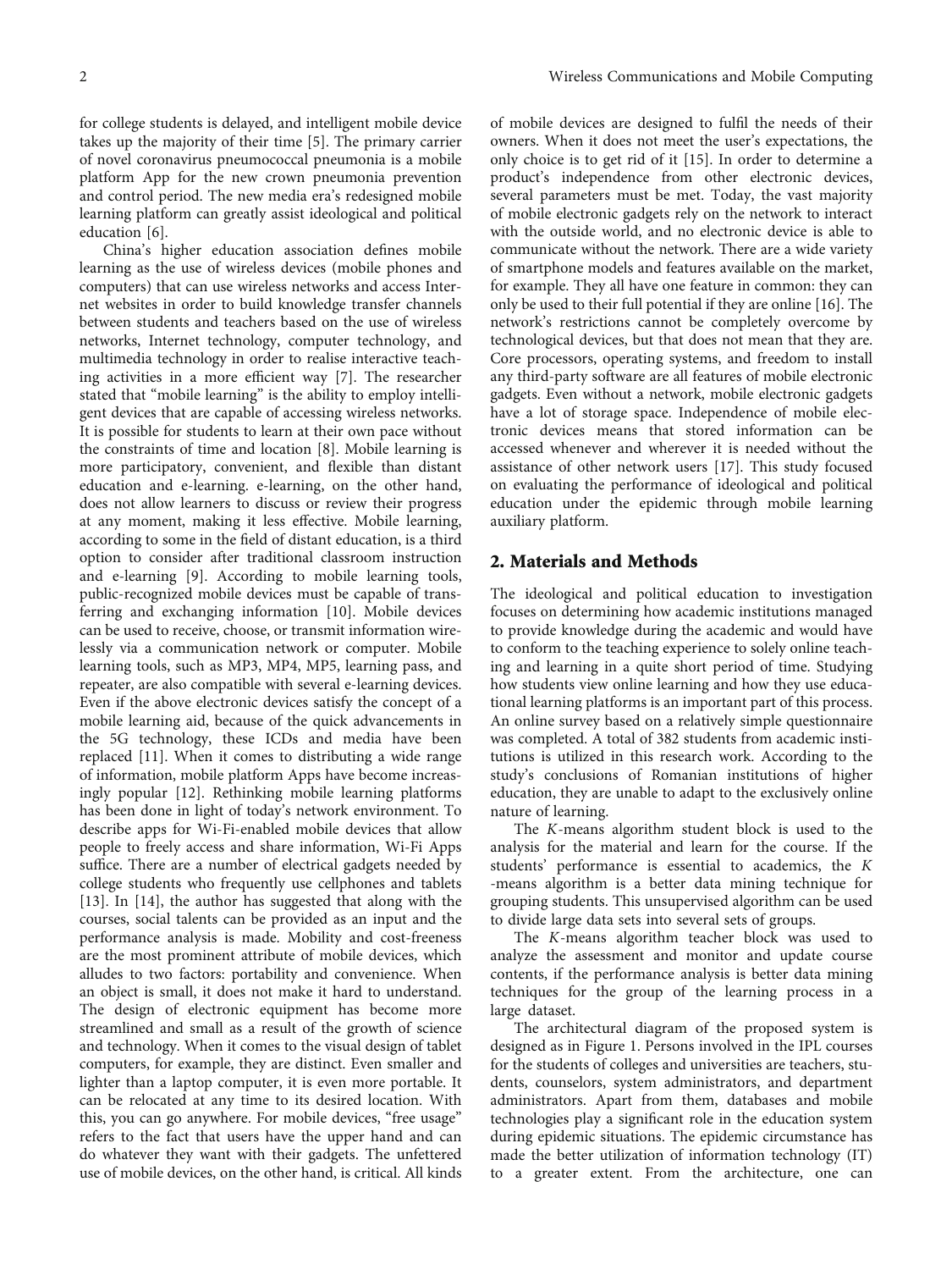<span id="page-2-0"></span>

Figure 1: Architecture of the proposed system.

understand that whether the person is a teaching faculty or nonteaching faculty or student, the person should learn about mobile technology's utilization. During this epidemic circumstance, the traditional classroom study is replaced with the updated mobile learning technology (MLT) with other technologies. Some of the different technologies supporting online classrooms are artificial intelligence, which aids in digitizing the course materials; it can implement deep learning or machine learning algorithms to make faster access of the resources through the Internet. As the classrooms are converted online, a modified version of the traditional system is retained by providing the course materials offline. This combination of online and offline modes of studying the course is represented by flipped classroom technology. The students are given privileges to download the course materials online and utilize them for their reference offline. In this architectural diagram, each person is treated as a node who can access the course materials. The teacher plays the role of preparing the course material, teaching process in the specified schedule, monitoring the student's activities in online classes, and assessing and updating the results and materials (if needed). Students can attend the online courses as per the provided schedule and download the course material; following the courses, the student will get the credentials to participate in the assessment and submit the feedback. Once the student submits the feedback, it will be analyzed and forwarded to the teacher for further queries or updates in the course materials. In the mobile application, the student may get the options to download, view the courses, play the video, attend and submit the assignment, submit their score, and offer feedback. Suppose the student faces any difficulties in accessing the resources. In that case, they can send the message and the system administrator, department administrator, counselor, and the teacher will receive it. With this message, all the responsible persons will be alerted to solve the issue and update the details in the database for future clarifications. Some students may hesitate to communicate with the subject teacher about their learning difficulties; in this circumstance, they can approach the counselor for help. In addition to the teacher, the counselor can track the student's progress record, encourage them to get higher scores, and motivate them in their studies. A wireless network with digitizing assistance will be used for all of these processes. In this research, a cluster optimization algorithm based on unsupervised machine learning is suggested to evaluate theoretical, ideological, and political education teaching and learning. *K*-means chooses centroids at unexpected times for data processing; several such clusters serve as the beginnings for such clusters, and the optimized positions have been calculated iteratively. Easy *K*-means is a grouping method that is the most basic clustering technique. The accessibility of supervised learning has elevated the importance and movement of learning analytics to understand and optimize the process of learning and the surroundings that it occurs. It is challenging to separate valuable information from a vast but also massive data set. Data mining methods are being used to predict but also assess students' academic performance.

The *K*-means algorithm is a better data mining technique for grouping students if improving students' academic performance is essential to educational authorities. This unsupervised algorithm can be used to divide large data sets into several sets of groups.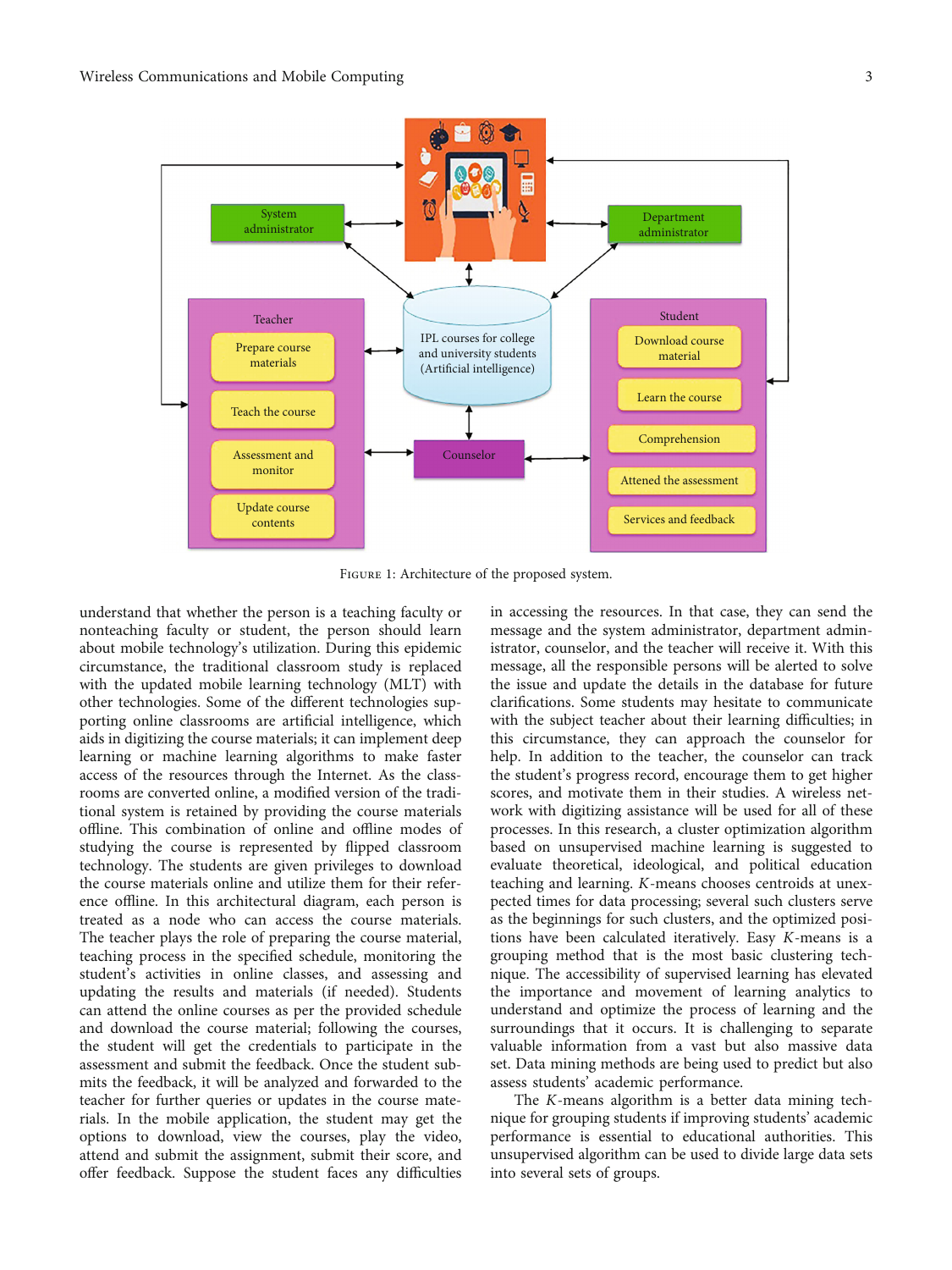The observation-means is represented by  $X = (X_1, X_2, \dots, X_n)$ . The similarity between the *x* and the database of college students in the ‖*X* ∣ is demonstrated in the following equation:

$$
||X|| = \sqrt{X_1^2 + X_2^2 + \dots + X_n^2}.
$$
 (1)

*δ* specifies that the functional derivative with regard to the *X* function (Equation (2)) assumed to be a variable and the independent, while other functions are kept unchanged.

$$
X = \left[\frac{(TX - \delta)}{\omega}\right].
$$
 (2)

*ω* represents as the first limit ordinal which is denoted by this symbol. It is signified  $\omega$  and identifiable by the organised variety of environmental percentages.

 $X = (X_1, X_2)$ . The sense of tasks in education systems, ideological and political education, which is obscured is given in the following equation:

$$
X = \frac{TX - \bar{T}s}{XXF}.
$$
 (3)

*Ts* represents as the mean direction of vector+.

*XXF* represented as the standard deviation.

Here,  $w$  is the function of human desire which has reduced as in

$$
w = \left[\frac{X_1}{\|X\|}, \frac{X_2}{\|X\|}\right].
$$
 (4)

As a result, the vector of direction  $\overline{T}s$  can also be written as in

$$
X_i = \beta_0 + \beta_1 TX_i + \varepsilon o_i,\tag{5}
$$

cos  $(\theta) = X_1 / ||X||$  and cos  $(\alpha) = X_2 / ||X||$ . Thus, the direction vector *w* can also be written as in Equation (6) and Equation (7).

$$
w = (\cos(\theta), \cos(\alpha)), \tag{6}
$$

$$
X.Y = ||X|| ||Y|| \cos(\theta).
$$
 (7)

We can see that  $\theta = \beta - \alpha$ . Then, we can get the following equation:

$$
\cos (\theta) = \cos (\beta - \alpha) = \cos \beta \cos \alpha + \sin \beta \sin \alpha
$$
  
= 
$$
\frac{X_1}{\|X\|} \frac{Y_1}{\|Y\|} + \frac{X_2}{\|X\|} \frac{Y_2}{\|Y\|} = \frac{X_1 Y_1 + X_2 Y_2}{\|X\| \|Y\|}. \tag{8}
$$

As illustrated in the equation below, the ideological and political learning centralized repository of framework is an educational framework that connects with identifying the unreasonable evolution of a knowledge economy, which has lost its essential place in life learning.

$$
X \cdot Y = ||X|| ||Y|| \frac{X_1 Y_1 + X_2 Y_2}{||X|| ||Y||} = X_1 Y_1 + X_2 Y_2.
$$
 (9)

In order to educate people in a methodical and simple approach to incorporate informed established values and behaviour that are appropriate for specific thinking patterns, the purpose is to use the equation.

$$
X \cdot Y = \sum_{i=1}^{n} X_i Y_i.
$$
 (10)

For students, education is both a goal in and of itself; they see it as a means to further their development through experiences such as growth, gratitude, recognition, service, and encouragement.

$$
aX_1 = X_2 + b = 0.\t(11)
$$

An ideological and methodological framework for education that does not adequately support university, ideological, and political student growth is insufficient; instead, the primary goal of political and intellectual learning should be to free people from the current framework shackles and to establish a rational framework.

If we describe  $X = (X_1, X_2)$  and  $w = (a, -1)$ , the following Equation (12) is acquired.

$$
h(X_i) = \begin{cases} +1 & \text{if } w \cdot X + b \ge 0, \\ =1 & \text{if } w \cdot X + b < 0. \end{cases} \tag{12}
$$

## 3. Results and Discussion

The rapid popularization of mobile learning reflects the degree of social attention and also proves the advantages of this new learning mode, which will be the norm for future education. Additionally, mobile learning can benefit from the advantages of multimedia education, which can enhance the appeal of teaching by making knowledge more vivid and accessible. A potent auxiliary learning tool for students preparing to take college entrance exams is mobile learning, which can enhance the contact between teachers and students and improve students' learning habits after class online.

*K*-means algorithm is used to classify the dataset into male and female based on the residential environment as rural and urban area. The classification accuracy result obtained in male is 65% and female is 81%. Another result concerns the rural area male of accuracy 64% and female of accuracy 72%. The ideological and political education to investigation focuses on determining how academic institutions managed to provide knowledge during the academic (refer to Figure [2](#page-4-0)).

In hybrid *K*-means algorithm used to classify the dataset male and female residential environment for rural and urban area. It is getting result for rural area male of accuracy 79% and female of accuracy 86%. Another is one getting result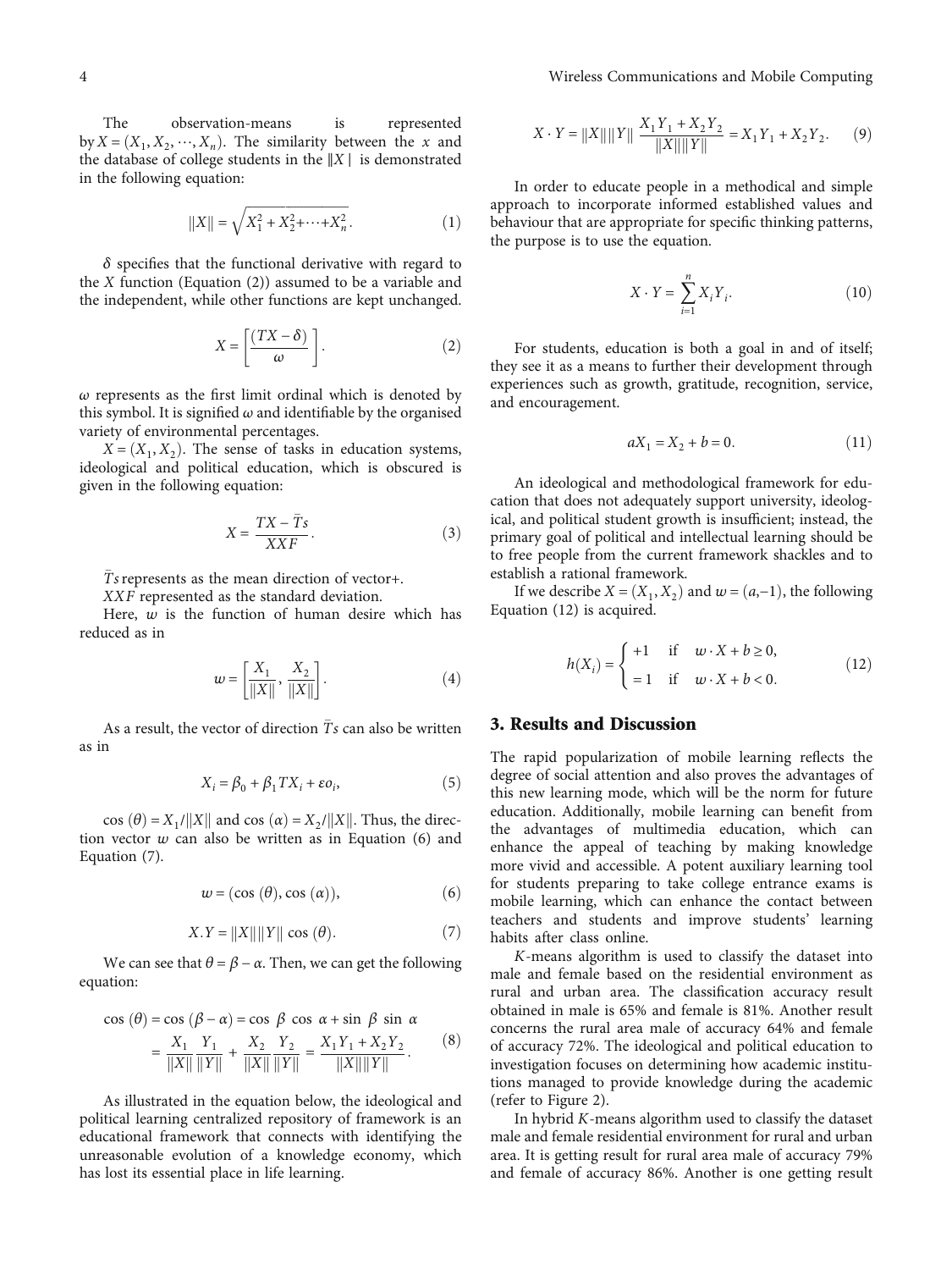#### <span id="page-4-0"></span>Wireless Communications and Mobile Computing 5



Figure 2: Performance analysis for residential environment for rural and urban area using *K*-means algorithm.

for urban area male of accuracy 78% and female of accuracy 82% (refer to Figure 3).

The performance analysis for existing work is used to classify the dataset male and female residential environment for rural and urban area. It is getting result for rural area male of accuracy 71% and female of accuracy 68%. Another one is getting result for urban area male of accuracy 70% and female of accuracy 63% (refer to Figure 4).

Investigative education focuses on determining ideological and political positions. *K*-means, previous work, and the hybrid *K*-means algorithm are all compared, and the hybrid *K*-means method is shown to be the most accurate. It compares the existing result analysis which is best on for the hybrid *K*-means algorithm (refer to Table [1](#page-5-0)).

The study's population in a nonprobabilistic manner includes 382 students from two of the biggest schools and colleges. The percent of people is female, mostly between the ages of 15 and 22, from urban areas, and is enrolled in primary school education (Table [1](#page-5-0)). As for gender, 382 (89.43 percent) were men and 179 (79.43 percent) were women, 184 (28.8 percent) from rural areas, 139 (39.9%) urban areas, and 193 (72 percent) in school education, with the remainder 289 (62.7 percent) in professional school education (refer to Table [1](#page-5-0)).

Online learning, students' impressions of it, their ability to absorb information, and their use of educational platforms in this regard are examined. In order to gather data, an online survey was carried out using a somewhat structured questionnaire. Students from 382 colleges and universities participated in the study. In Figure [5,](#page-5-0) the performance analysis for impartial measurement test of school which specifies the mean, standard deviation, difference of mean, difference of std. error, and difference values based on this values is analyzed. The ideological and political education



FIGURE 3: Performance analysis for residential environment for rural and urban using hybrid *K*-means algorithm.



Figure 4: Performance analysis for existing–residential environment for rural and urban area.

to investigation focuses on determining the best one which represents the hybrid *K*-means algorithm (Table [2\)](#page-6-0).

Face-to-face teaching and learning are still preferred by students, despite the problems they faced, and they believe the platform should only be used as a supplement to the educational process. 58.12 percent of students, on the other hand, prefer to learn through facial expressions, 52.37% would favor a combination of offline and online classes, and 15.68% will indeed recommend online-based learning/teaching.

Performance analysis of the teaching-learning process is used in conjunction with e-learning as a support tool to facilitate the educational process. Thus, overall performance analysis of 95% of students would recommend for student. por dataset first, second, and final grade teaching/learning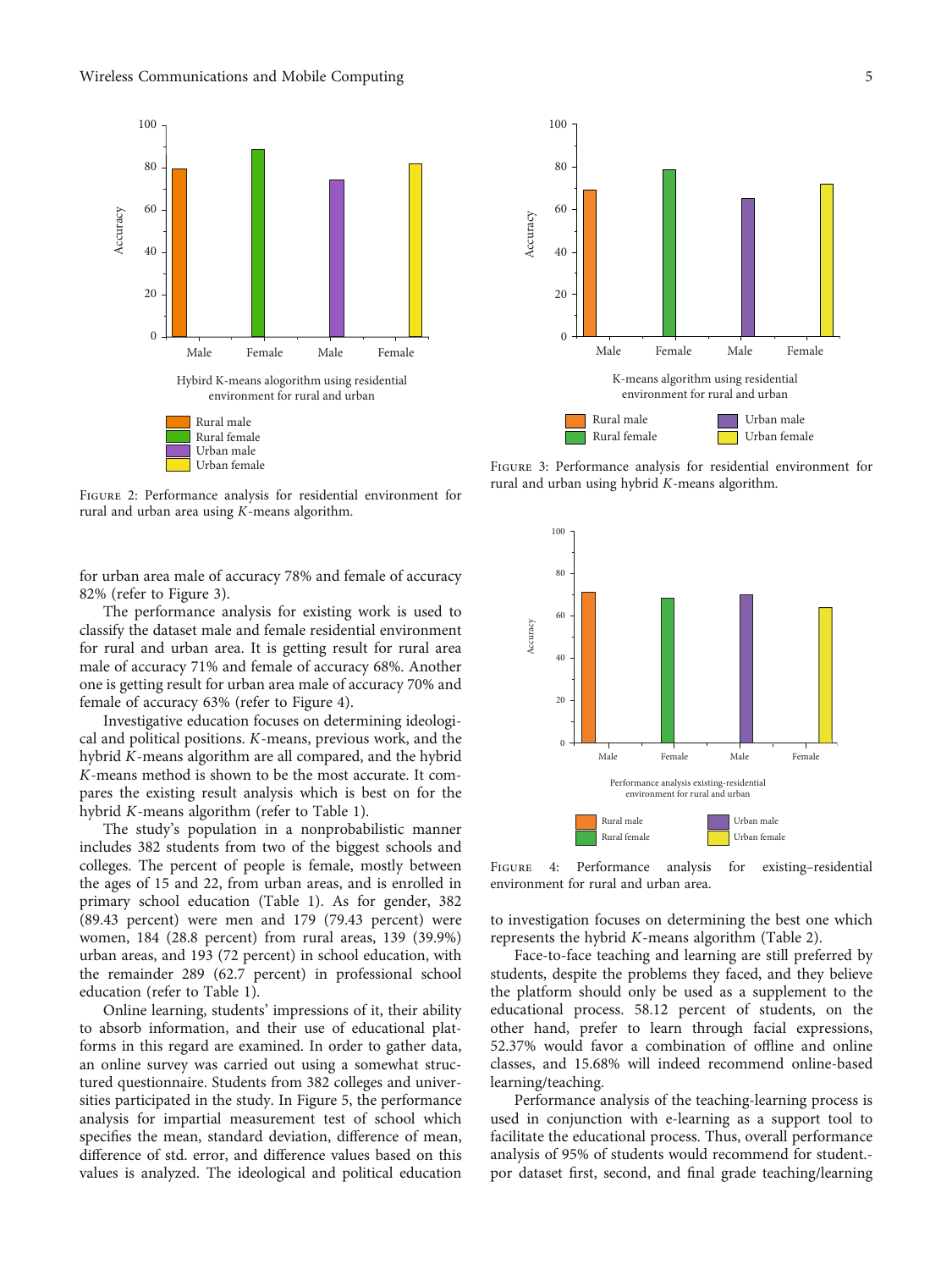<span id="page-5-0"></span>

| TABLE 1: HybridK-means algorithm, respondents' classification, residential environment, and male and female characteristics. |  |  |  |  |
|------------------------------------------------------------------------------------------------------------------------------|--|--|--|--|
|                                                                                                                              |  |  |  |  |

| Parameters              | Classification             | Count | Percentage (%) |
|-------------------------|----------------------------|-------|----------------|
|                         | Male                       | 179   | 79.43          |
| Gender                  | Female                     | 184   | 88.52          |
| Residential environment | Rural                      | 139   | 39             |
|                         | Urban                      | 193   | 72             |
| Education               | School                     | 382   | 92.45          |
|                         | $15-22$ years              | 85    | 15.93          |
| Activities              | Extracurricular activities | 289   | 62.7           |



Figure 5: Performance analysis for impartial measurement test of school education.

using hybrid *K*-means. Another for *K*-means algorithm result for 82% and existing performance measurement for 87% would prefer a combination of online and in-person classes, and hybrid *K*-means generates the greatest result that would recommend to evaluate performance of students towards Internet learning/teaching. In Figure [6,](#page-6-0) health represents the current health status of students, absence represents the number of school absences, and G1, G2, and G3 represent first period grade, second period grade, and final grade, respectively.

Teaching and learning processes are evaluated using the e-learning framework as a supplement to the teaching and learning process. Thus, based on the overall performance of 97% of students, head (student.math) dataset first, second, and final grade teaching/learning utilizing hybrid *K*-means is recommended. In Figure [7](#page-6-0), *K*-means algorithm result for 82% and existing performance measurement for 87% would prefer a combination of online and in-person classes, and hybrid*K*-means is the greatest result that would recommend

available on the Internet learning/teaching. Table [3](#page-7-0) represents the performance analysis of the learning and teaching processes obtained from the dataset.

During the epidemic situation, it is mandatory for the teachers and the students to have good health condition. Unless the teacher and the student do not maintain the health, it will be difficult for the students to concentrate on the courses and get higher grades in the assessment. From the above Table [3](#page-7-0), this scenario can be clearly obtained. A selective number of six students were considered in random to explain this circumstance. It can be said that the students having good health is not absent for any of the classes and hence, they have secured higher grades in all their assessments. In contrast, the students with poor or ill health were unable to attend the classes regularly; as a result, the students have missed some or many of the classes and hence scored lower grades. In terms of the drawbacks of online learning, our findings are consistent with grade consumption. Students are easily distracted as well as lose concentration as the teachers might not have utilized interactive visualization tools to keep them focused. In addition to improvements, environmental disruptive innovations such as noise from family members or neighbors, as well as a lack of adequate learning space, have an influence on the total of time students could indeed spend online which can be considered in the future studies while learning online.

The hybrid fuzzy *K*-means and classification method is used to perform machine learning data analysis but also extract a most significance from information by analyzing as well as modifying fundamental information. Machine learning models struggle to define patterns from data even though data processing is usually more advanced and the amount of free information is rather huge. Students believe education is the primary goal and also that education includes also education and moreover guidance, evolution, recognition, knowledge, delivery, and teamwork, all of which enable students to succeed. Students achieve the performance framework based on behavioral quality evaluations. The performance analysis median score as well as differences in political and ideological teaching statistics is represented in Figure [8](#page-7-0). It is the best performance for the hybrid*K* -means algorithm using the classification with ML techniques (refer to Table [4](#page-7-0)).

Changes in the social context necessitate an adjustment in ideological and political teaching methods. Ideological and political education must be updated to keep pace with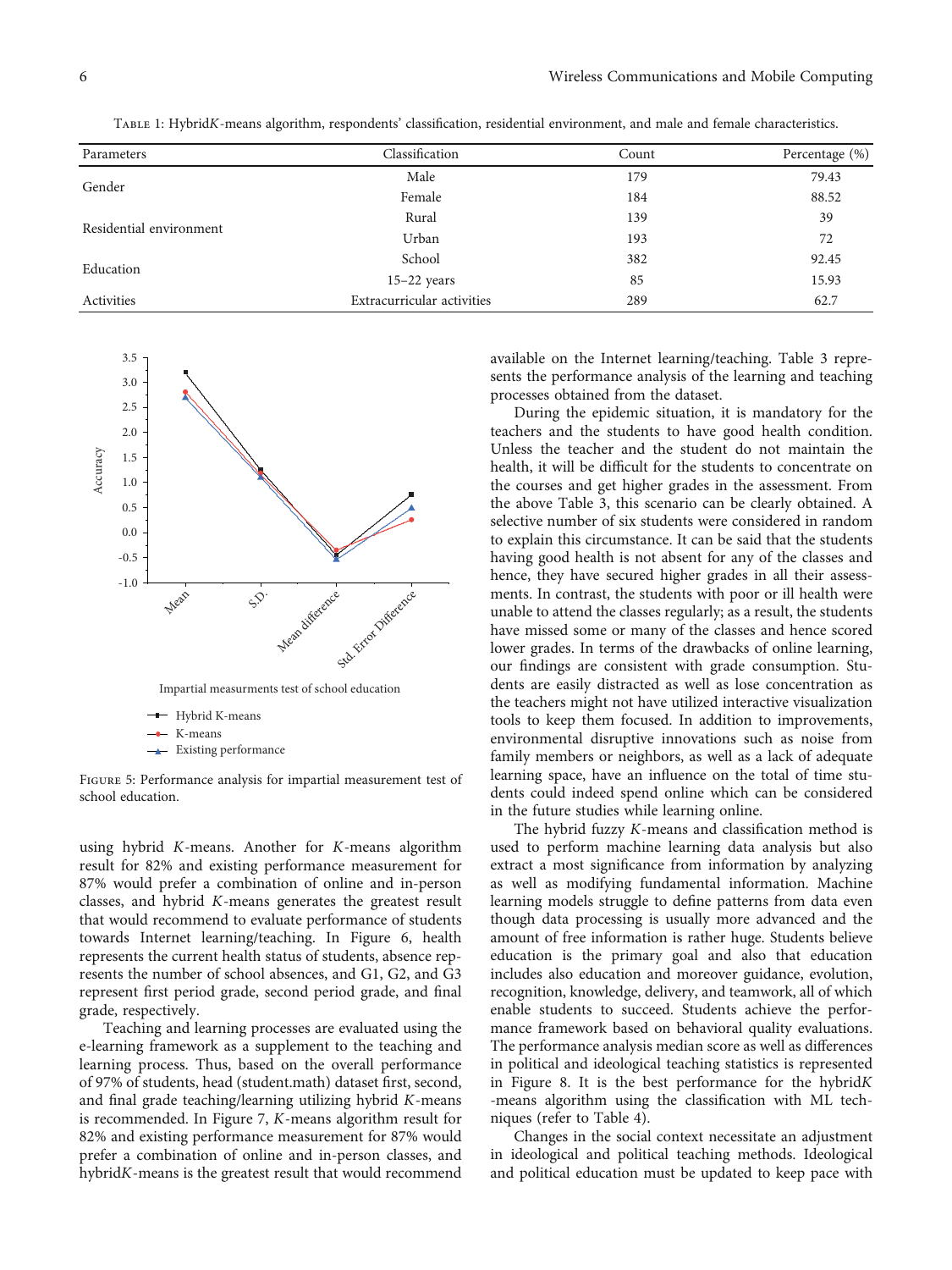Table 2: Impartial measurement test of school education.

<span id="page-6-0"></span>

| Parameters                     | Group  | N   | Mean S.D. |      |         | df  | D    | Mean difference | Std. error difference |
|--------------------------------|--------|-----|-----------|------|---------|-----|------|-----------------|-----------------------|
| The online environment         | School | 278 | 3.19      | 1.25 | $-2.23$ | 370 | 0.01 | $-0.45$         | 0.16                  |
| Online-based learning/teaching | School | 305 | 2.15      | 1.45 | $-1.56$ | 370 | 0.01 | $-0.89$         | 0.16                  |
| Platform use                   | School | 312 | 2.67      | 2.76 | 2.67    | 370 | 0.01 | 0.05            | 0.35                  |
| Platform usefulness            | School | 289 | 2.91      | 2.12 | $-0.67$ | 370 | 0.01 | $-0.23$         | 0.35                  |

*t* is a representation for the test equivalence of means; *N* is a representation for number of students; df is a representation for difference between the male and female student education. *p* specifies the group of student learning and teaching education.



Figure 6: Performance analysis head (student.por).

the rapid advancement of modern science and technology. The introduction of the 5G era and the reform and innovation of electronic product manufacturers have resulted in faster updates for mobile devices, making information sharing easier. State legislation and greater investment in the communication industry have also made it easier for mobile learning to take place. Using a mobile learning device indicates that ideological and political education can no longer be confined to the traditional techniques of instruction. Keeping up with the trends and integrating it with a mobile learning platform are crucial in order to improve ideological and political education. According to the findings of the study, mobile learning has the potential to benefit from its speed and efficiency network. By requesting access to users with learning materials such as teachers, it can help students obtain the learning materials they need faster and more accurately than online and ordinary group communication, reduce resource response time, and improve resource acquisition success rate.



Figure 7: Performance analysis head (student.math).

In the future, intelligent instruction will be much better because to the Internet's progress. Using artificial intelligence in college students' ideological and political education is likely to result in three stages of development: primary applications, intermediate applications, and advanced applications, according to researchers. The function of teachers and schools will eventually diminish, and pupils will be taught according to their potential. It does not matter if artificial intelligence technology has achieved a huge breakthrough or not; technology has never been the only factor that has influenced the evolution of anything. The principle of all technology applications and development is that talent is the most significant and most important. One promising new technology is mobile artificial intelligence terminals, which have the potential to be extremely successful. By adding applicable distributed artificial intelligence technologies into the system, an ideological and political education system for college students can be built into the system and implemented. Track students' learning at any point in time by noting their interests, hobbies, and other personality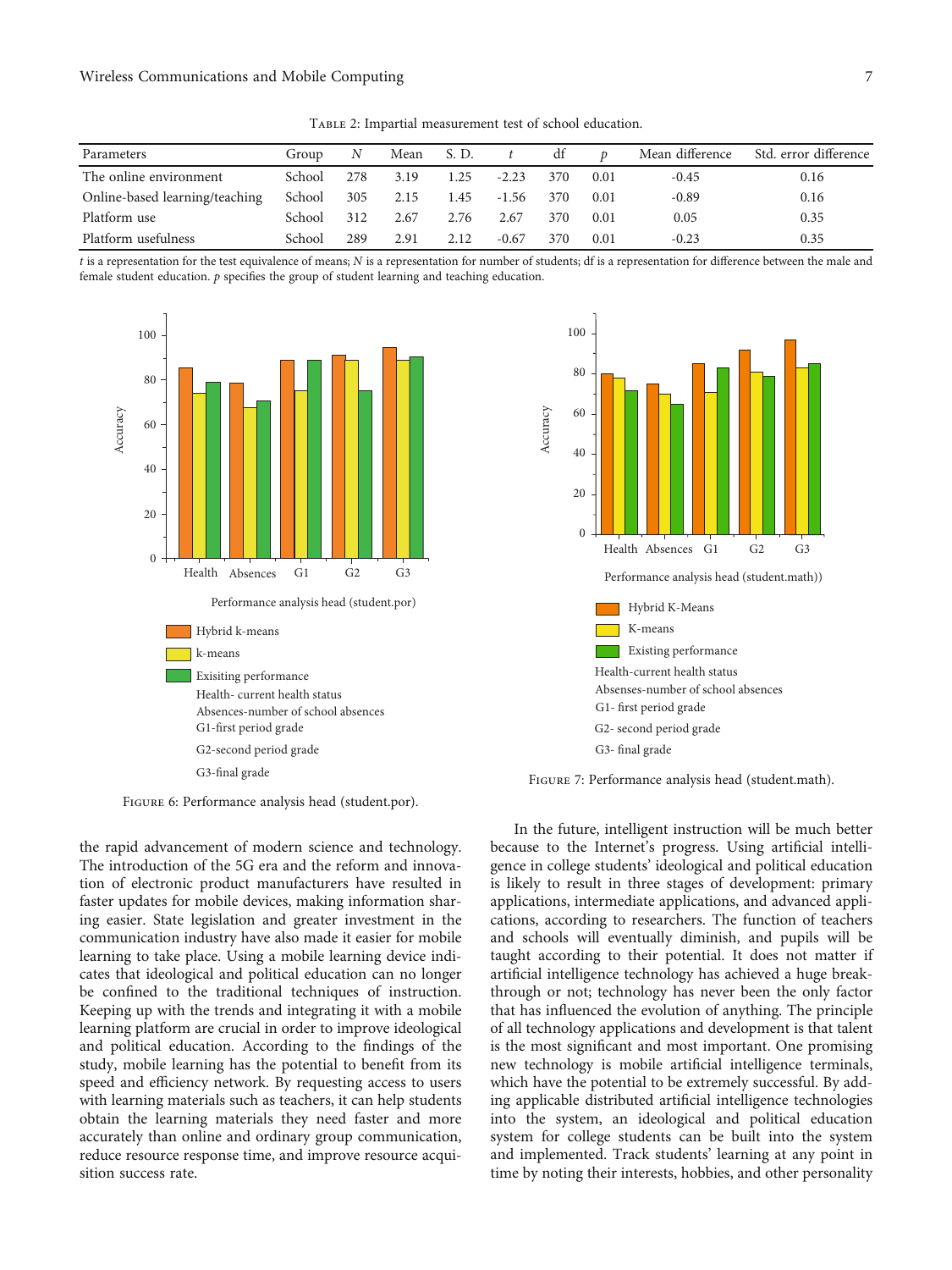<span id="page-7-0"></span>Table 3: Performance analysis head (student.por) and head (student.math).

| Head (student.por) |    |                        |    |          |       |     | Head (student.math) |                        |          |       |      |
|--------------------|----|------------------------|----|----------|-------|-----|---------------------|------------------------|----------|-------|------|
|                    |    | Health Absent G1 G2 G3 |    |          |       |     |                     | Health Absent G1 G2 G3 |          |       |      |
|                    | 3  | 6                      | 5. |          | 6 6 1 |     | 3                   | 4                      | $\theta$ |       | 11   |
|                    | 3  | 4                      | 5  |          | 5 6 2 |     | 3                   | 2                      | 9        | 11    | 11   |
| 3                  | 3  | 10                     | 7  | 8        | 10 3  |     | 3                   | 6                      | 12       | -13   | 12   |
| 4                  | 5  | $\mathfrak{D}$         | 15 | 14       | 15 4  |     | 5                   | $\Omega$               |          | 14 14 | - 14 |
| 5                  | 5  | 4                      | 6  | $\Omega$ | 10    | - 5 | 5                   | $\Omega$               | 11       | 13    | 13   |
| 6                  | 5. | 10                     | 15 | 15 15 6  |       |     | -5                  | 6                      | 12       | 12    | -13  |



Figure 8: Performance analysis median scores as well as differences in political and ideological teaching statistics.

Table 4: Result analysis median scores as well as differences in political and ideological teaching statistics.

| Student             | Hybrid $K$ -means algorithm<br>Performance analysis (%) |           |                  |  |  |  |  |
|---------------------|---------------------------------------------------------|-----------|------------------|--|--|--|--|
|                     | Time (s)                                                | Frequency | Accuracy $(\% )$ |  |  |  |  |
| Teaching attitude   |                                                         | 0.765     | 86               |  |  |  |  |
| Teaching acceptance | 2.5                                                     | 0.853     | 76               |  |  |  |  |
| Learning situation  | 2.7                                                     | 0.793     | 73               |  |  |  |  |
| Classroom effect    | 3                                                       | 0.884     | 80               |  |  |  |  |

factors, and then, adjusts the teaching strategies that have been picked for them at the appropriate time to meet their needs. Using a mobile artificial intelligence terminal developed in this study, a college student can receive ideological and political education that is superior to the preceding network teaching system that was based on agents in this study. Operation of the customer's material is permitted under the authority granted by the client, boosting security and effectively resolving the flaw of poor intelligence in today's educational system. A system or model's feasibility and effectiveness must be tested in practise, though. For now, the system must be tweaked and improved, and a few nonfunctional issues must be investigated and tested, such as how storing a large number of students' individual data impacts system performance.

## 4. Conclusions

For ideological and political education, the use of mobile learning based on ICD is examined in light of the current epidemic situation. They include a new definition of the mobile learning platform device. There appears to be no better medium for disseminating information than the mobile platform. A mobile platform for ideological and political education is both an innovation and a supplement to the traditional ideological and political education classroom. For evaluating students' performance on mobile learning in ideological and political education, this study developed a hybrid fuzzy *K*-means algorithm with fuzziness. All the students were found to have engaged in ideological and political education via mobile platforms.

## Data Availability

The data used to support the findings of this study are available from the corresponding author upon request.

## Conflicts of Interest

The authors declare that there are no conflicts of interest.

## References

- [1] T. Xiu-zheng, "Construction and optimization of ideological and political education for college students based on mobile network platform," US-China Education Review B, vol. 8, no. 4, 2018.
- [2] S. Wang, "Construction of mobile teaching platform for the ideological and political education course based on the multimedia technology," International Journal of Emerging Technologies in Learning (iJET), vol. 12, no. 9, p. 156, 2017.
- [3] Y.-J. Gao, "Design Internet-based distance learning platform for ideological & political education about kindergarten teachers," in Computer, Intelligent Computing and Education Technology, pp. 1417–1420, CRC Press, 2014.
- [4] F. Cornali and G. M. Cavaletto, "Emerging platform education," in Handbook of Research on Determining the Reliability of Online Assessment and Distance Learning, pp. 359–378, IGI Global, 2021.
- [5] S. Zheng, "Research on the integration and expansion of ideological and political education resources based on the network platform under the guidance of the big ideological and political concept," Journal of Physics: Conference Series, vol. 1648, no. 3, article 032040, 2020.
- [6] L. Yan, "Research on the application of WeChat mobile learning platform in ideological and political course teaching in universities," Journal of Physics: Conference Series, vol. 1616, no. 1, article 012012, 2020.
- [7] Y. Yang, "On the normalization path of online teaching of ideological and political course in colleges and universities in